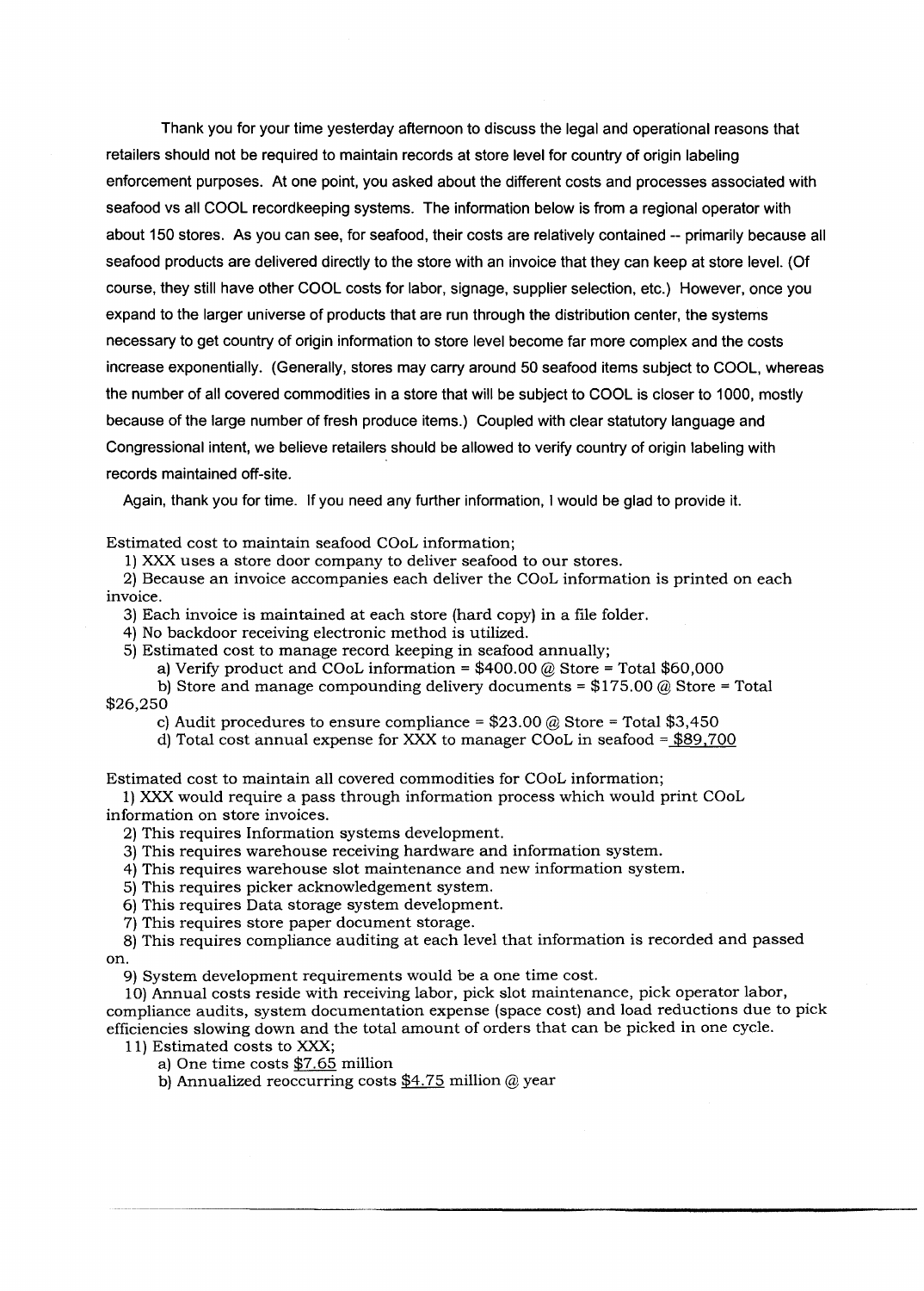

 $\ddot{\phantom{a}}$ 

# **COOL Store Level Recordkeeping: Contrary to Law and Congressional Intent; Imposes Significant Costs on Entire Food Chain**

### **Summary**

Under the current regulatory recordkeeping provisions USDA wrote for seafood COOL, retailers are required to keep records at store level to verify the country of origin of the non-prelabeled seafood items that they sell, such as bulk shrimp. Sounds simple, but it was difficult for many retailers to accomplish for seafood alone; costs would be magnified exponentially if the requirement applied to all covered commodities -- beef, pork, lamb, chicken, and hundreds of fresh produce items -- given the large number of food products involved and the different distribution channels that the products travel to the store.

Congress changed the COOL recordkeeping requirements in the 2008 Farm Bill to prohibit USDA from requiring records that are not kept in the normal conduct of business. Since store level records are not maintained in the normal course of retail business, USDA cannot require store level records for COOL without contradicting the statutory language and Congressional intent or imposing significant costs on the entire food distribution chain, from supplier to retailer. No other labeling regulations -- indeed, no true food safety program -- requires retailers to maintain records at store level. COOL should not either.

# **The Reality**

In most cases, country of origin (CoO) information travels to the store on the product itself, e.g, on the outside of a case of tilapia or ground beef; on the PLU sticker attached to a mango. The problem facing retailers is finding a way to keep that information to meet USDA's current store level record keeping requirement, even if it is only until the product is sold.

Retailers can keep the box, but that leads to sanitation problems and space constraints when 600 types of produce are involved. Retailers can cut off the labels, but that is time-consuming and unwieldy. Irrelevant to distribution, CoO is not captured on invoices that travel with products from distribution centers to store level in the normal course of business; re-engineering systems would entail significant cost. (One mid-sized company estimated costs of \$7.65 million to install new systems and reconfigure their warehouse.) To avoid these costs, some retailers have asked suppliers to add a copy of the CoO information to each case so that they can keep the copy at store level, but that's very expensive for suppliers.

2345 Crystal Drive, Suite 800 • Arlington, VA 22202-4801 • T 202.452.8444. F 202.429.4519. fmi@fmi.org • www.fmi.org